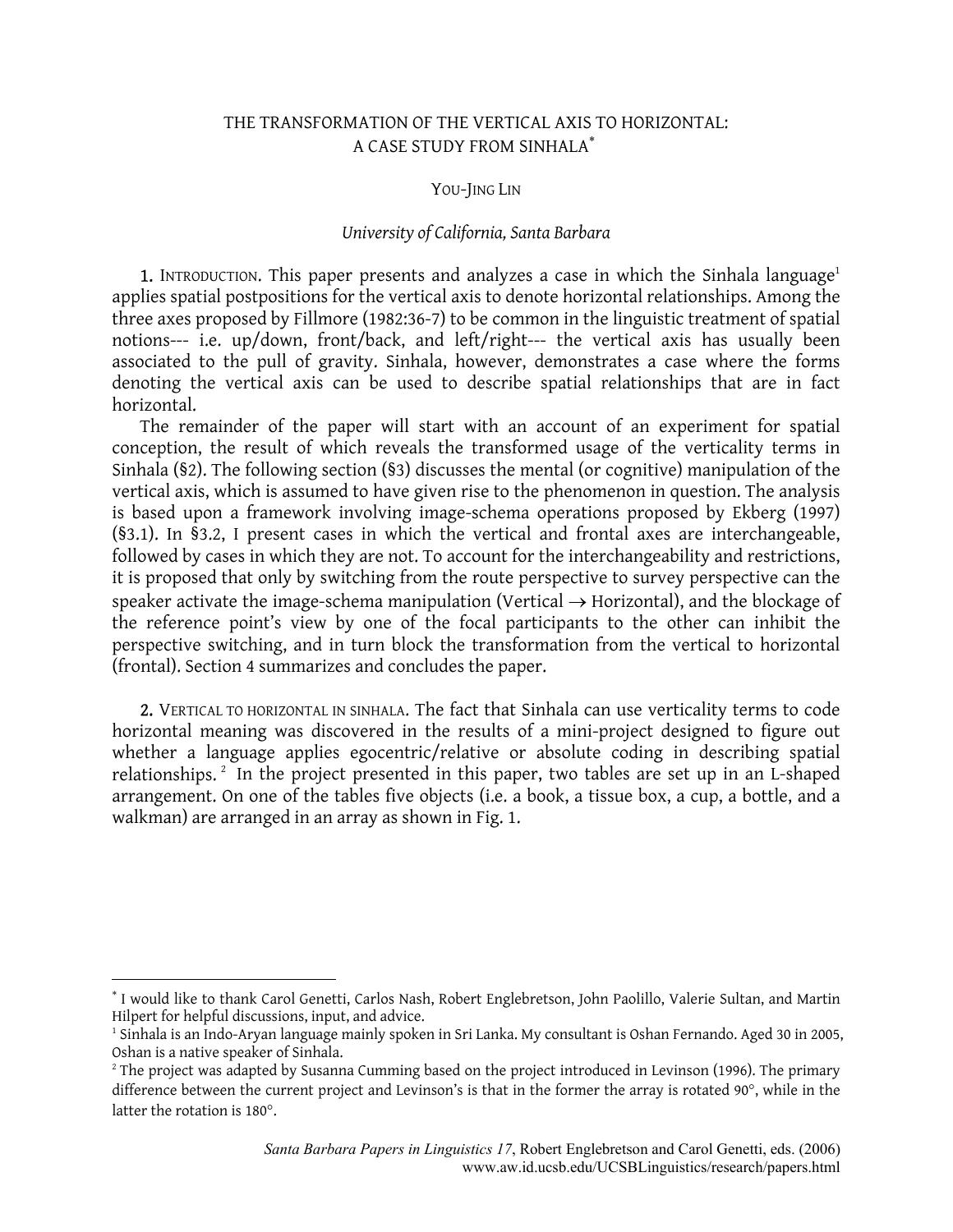1



FIGURE 1. Object arrangement for the elicitation of spatial description in the mini project.

The consultant was required to describe the array so that someone else could arrange the objects in the same way according to his instruction. The consultant was actually encouraged to speak as colloquially and naturally as possible. Then the speaker was asked to move the objects to the other table and arrange them in the same way as they were arranged on the first table. The description was recorded, transcribed and glossed with the help of the consultant.

An especially appealing finding from the results of the project, which turned out to be the main theme of the present study, is the way in which Sinhala profiles two of the spatial relationships as shown in Figure 1, namely the relation between the bottle and the book, and the relative location of the walkman to the tissue box. Languages like English, Persian and Chinese tend to represent these relations with a horizontal (or 'frontal') axis (For example, 'The bottle is behind the book' and 'The tissue box is in front of the walkman'). The Sinhala consultant, however, chose to code them using vertical postpositions meaning 'above' (*uḍiŋ*) and 'below' (*yaṭiŋ*), as shown in 1-2.[3](#page-1-0)

<span id="page-1-0"></span><sup>&</sup>lt;sup>3</sup> Abbreviations in these examples include: ABL 'ablative', DAT 'dative, DEF 'definite', FOC 'focus', GEN 'genitive', INAN 'inanimate', IND 'indefinite', LOC 'locative', NPST 'non-past', PL 'plural'.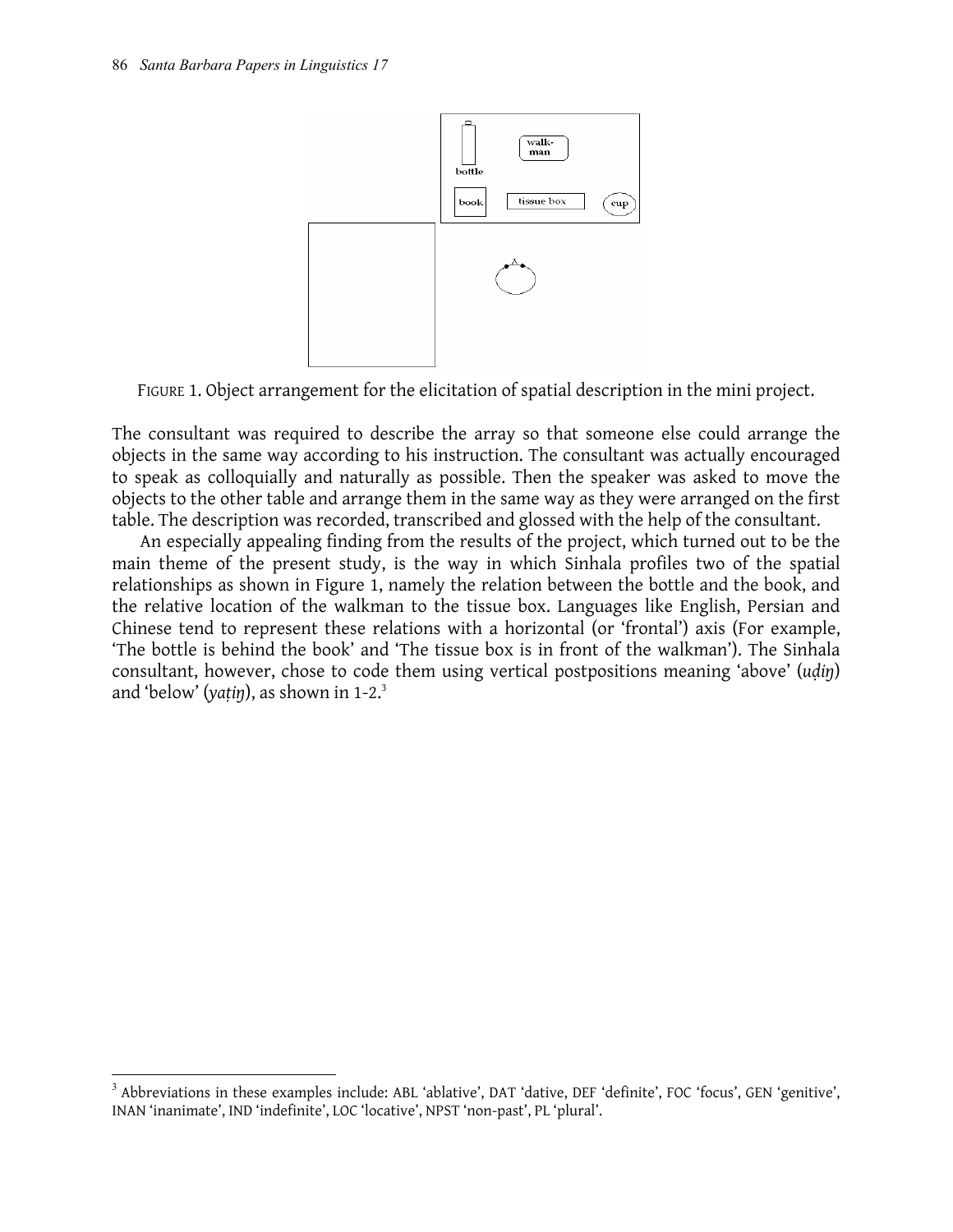| (1) | potə=tə $^4$                                                              | <b>udin<sup>5</sup></b> bootalayak tiye-nawa |         |  |                                                                      |  |
|-----|---------------------------------------------------------------------------|----------------------------------------------|---------|--|----------------------------------------------------------------------|--|
|     | book.DEF=DAT.DEF above bottle.IND be.INAN-NPST                            |                                              |         |  |                                                                      |  |
|     | 'There is a bottle above the book.'                                       |                                              |         |  |                                                                      |  |
| (2) | bootalee=ta                                                               | dakunu                                       | pettə=e |  | saha tišupettiyə=tə                                                  |  |
|     |                                                                           |                                              |         |  | bottle.DEF=DAT.DEF right side=LOC.DEF.INAN and tissuebox.DEF=DAT.DEF |  |
|     | vookmanekak tiye-nawa<br>udin                                             |                                              |         |  |                                                                      |  |
|     | above                                                                     | walkman.IND be.INAN-NPST                     |         |  |                                                                      |  |
|     | 'On the right side of the bottle, and above the tissue box is a walkman.' |                                              |         |  |                                                                      |  |

Three axes have been proposed by Fillmore (1982:36-7) as common in the treatment of spatial notions in natural language semantics: up/down, front/back, and left/right. Among these, front/back tends to be anthropocentric, and the up/down axis refers to relations existing independently of communication act participants since it actually takes the direction of the pull of gravity as its reference. A prototypical above relation is thus one with the figure object being at the same horizontal coordinate and higher than the reference object (Hayward and Tarr 1995:78-9).

<span id="page-2-0"></span> $^4$  While the object NP of simplex postpositions (i.e., postpositions that cannot be further analyzed into a relational noun and a case marker) tend to take no case marking; the object NP of composite postpositions can take not only genitive case, but also dative or even ablative case. For instance, composite postpositions based on *eliyǝ* 'outside' very often have their object to be in ablative case:

| (1) | aedərə <b>=in</b>                            | eliyə=e     | lamai    | sellaŋkərə-nəwa |
|-----|----------------------------------------------|-------------|----------|-----------------|
|     | house.DEF=ABL.DEF.INAN                       | outside=Loc | child.pL | play-NPST       |
|     | 'The children are playing out of the house.' |             |          |                 |

The distinction made in describing the figure below suggests that different case marking on the postposition object conveys additional information between the Figure and the Ground. In this case, the key semantic determinants in the selection between dative and genitive cases are support and contact. That is to say, in describing the location of the handprint relative to the window, the Ground ('window') must take genitive case, as a whole major surface of the handprint is in contact with and occupies a part of the most salient dimension of the window. Dative case, on the other hand, highlights rather a trajector between the Figure and the Ground, thus does not serve as an apt choice here.



 $\overline{a}$ 

| (2) | attə tivenn-e                                          | janeele/*janeele=tə                                  | dakunu pætte |          |
|-----|--------------------------------------------------------|------------------------------------------------------|--------------|----------|
|     |                                                        | hand be.INAN-FOC window.GEN.DEF/window.DEF.DAT right |              | side.LOC |
|     | 'The hand is on the right section/side of the window.' |                                                      |              |          |

English can also make such a distinction with 'The hand is *on* the window's right side' and 'The flower is *to* the window's right side'. What makes the case in Sinhala especially interesting is that such a semantic load does not fall on postpositions, but on the case marker taken by the postposition NP.

<span id="page-2-1"></span><sup>5</sup> An observation made by the consultant testifies to the affinity between *udin* 'above' and *uda* 'on; on top of'. While analyzing the compositionality of *udin*, he contends that it is certainly a combination of  $u d\vartheta$  + =in ('on' + ABL). The form coding the opposite orientation to *uḍiŋ* 'above', *yaṭiŋ* 'below', is also formed via the same process from *yaṭǝ* 'below; underneath'. The main distinction between the two groups (i.e., *uḍiŋ-yaṭiŋ* versus *uḍǝ-yaṭǝ*) lies on the factor 'attachment'.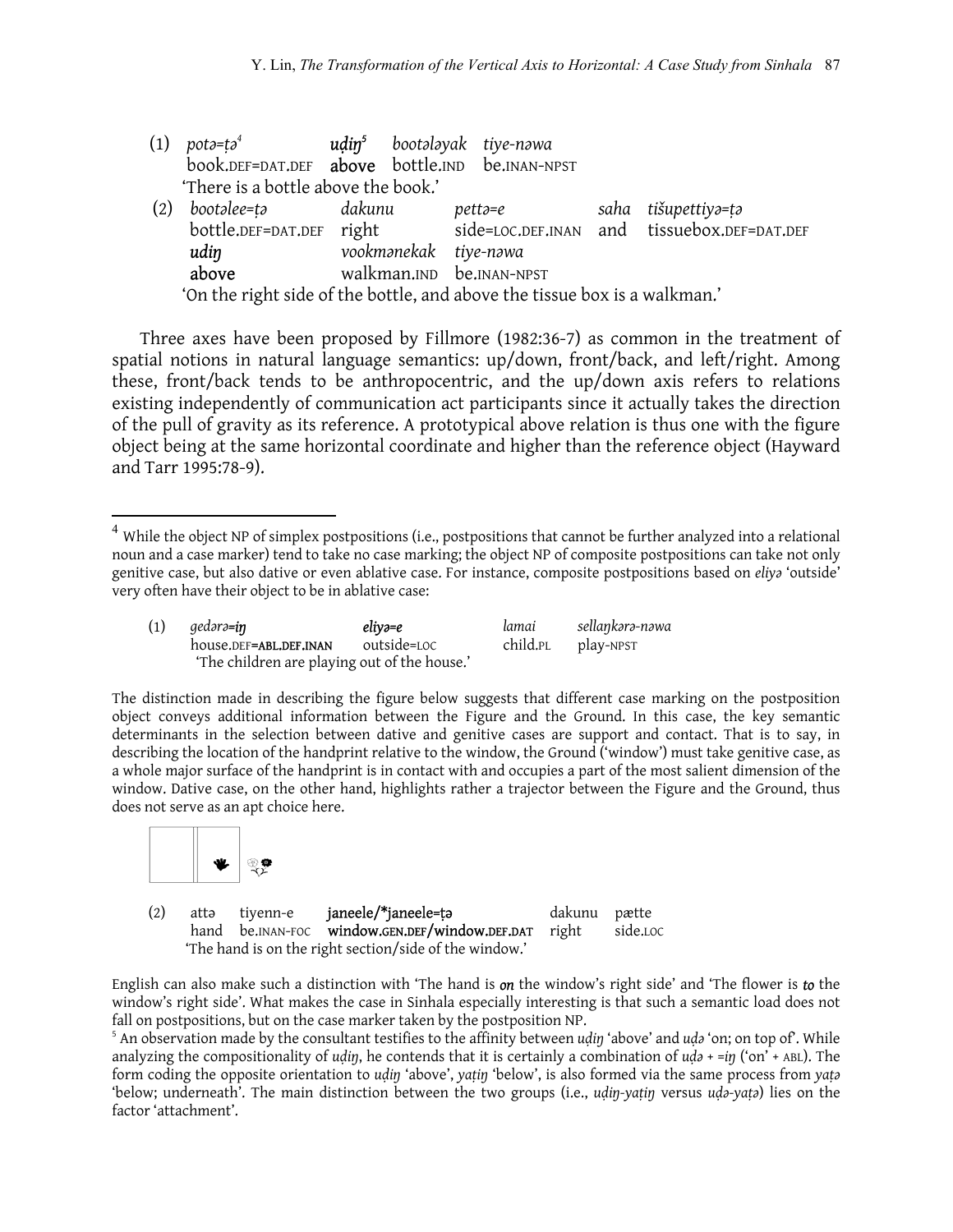With the arrangement of the objects shown in Figure 1, however, it is obvious that in these sentences the notion involving 'the direction of the pull of gravity' is totally absent. In fact, it looks like that the speaker adopts vertical terms to profile horizontal relations, taking objects further away to be higher, and those that are closer to be lower.

Such a usage of the vertical axis, however, does not mean Sinhala is devoid of the notions and forms for the frontal axis. The following example shows that the language does have frontal postpositions:

 $(3)$  idiripita 'in front of'

liikotayak **idiripita** peralicca muttiyak tiye-nawa stump.IND **in.front.of** overturned pot.IND **be.INAN-NPST** 'There is an overturned pot in front of a tree stump.'

Like most Western languages, Sinhala uses what Hill (1975) calls an 'ego-opposed' strategy in coding the frontal relationship. In this strategy, the reference point (here the speaker) and the Ground (the stump) are facing each other, so the Figure (the pot), situated between the two, is in front of the stump. In other words, the example in 3 can be interpreted as:

(4) The pot is near the tree stump, on the side of the sump closest to me.

3. MENTAL MANIPULATION OF THE VERTICAL AND HORIZONTAL AXES. In this section, an account for the phenomenon in question will be proposed based on the analysis of image-schema manipulation by Ekberg (1997). A range of evidence provided in the previous literature on space and language has attested to the semantic nature of spatial relations. It has been observed that our daily perceptual interaction in the world can derive basic and simple cognitive patterns (i.e. image-schema), and spatial markers (in particular prepositions) denote the location of the Figure with respect to the Ground usually along one and rarely more than two spatial axes (Hayward and Tarr 1995:79). Image schemas, according to Johnson (1987), are schematic and retain only visual and force-dynamic properties rather than having propositional structure. They are 'constantly operating in our perception, bodily movement through space, and physical manipulation of objects' (Johnson 1987). Therefore, image-schema rotation is correlative to physical-object manipulation.

3.1. IMAGE-SCHEMATIC OPERATION: FROM VERTICAL TO HORIZONTAL. Based on the cognitive and linguistic nature of spatial conception and description, Ekberg (1997) presents four common principles for image-schema operations. The one that can be used to account for the situation in Sinhala is Principle A:

## Principle A: Vertical Axis  $\rightarrow$  Horizontal Axis

e.g. 'He walked up and down the corridor.' (Ekberg 1997:71)

When Principle A is applied in a deictically unspecified system, the ground level serves as the unmarked conceptual reference point. That is, in the schema, the reference point coincides with the lower end of a vertical axis that goes upward, and the reference point is away from the upper end no matter whether the vertical axis is upright or tipped, as diagrammed in Figure 2.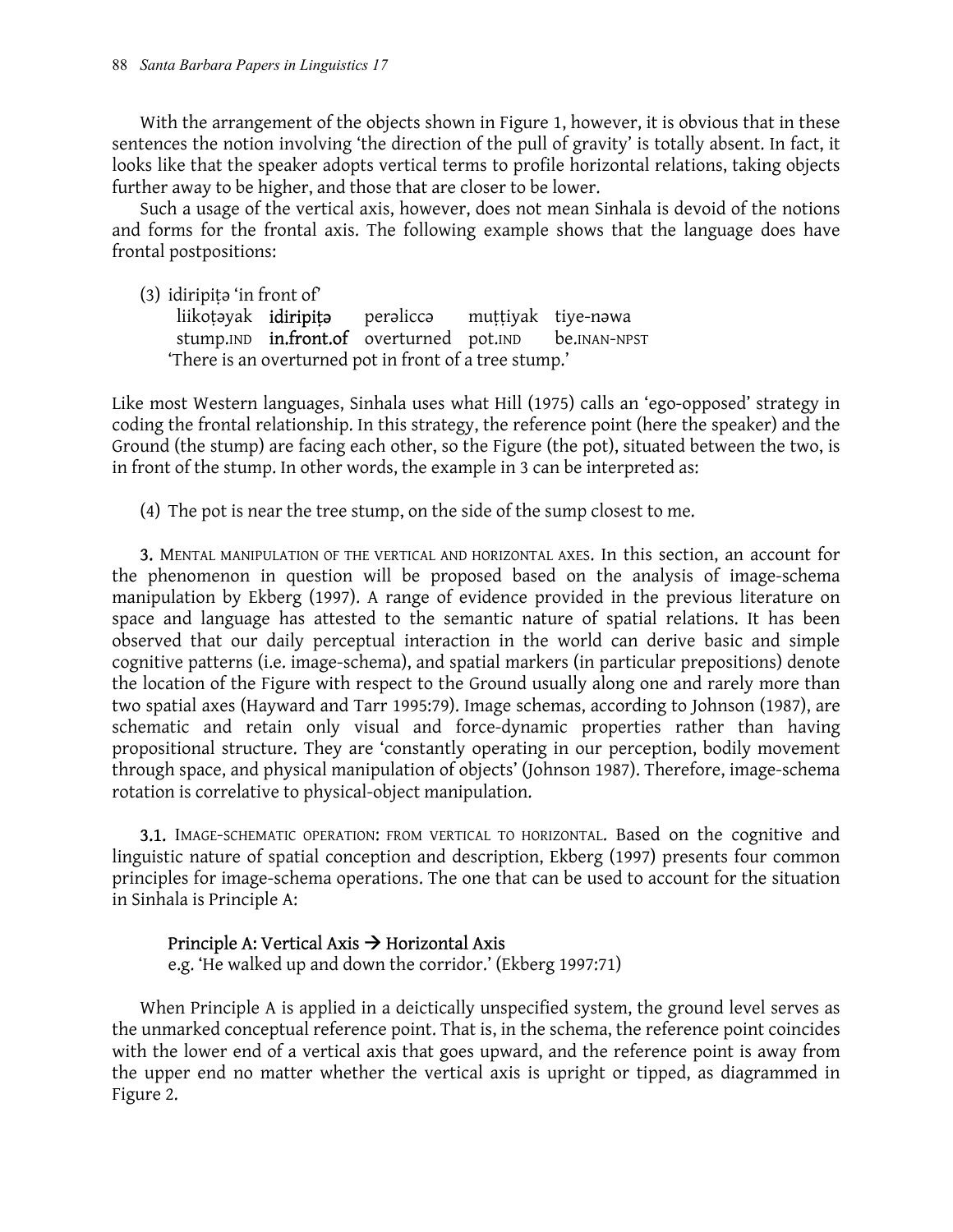

FIGURE 2. The deictically unspecified version of the (transformed) vertical axis (Adopted from Ekberg 1997:71) x= reference point

Such an account accords perfectly with what is observed in Sinhala as shown in 1-2. For these cases, the vertical axis ('above'/'below') can be assumed to have been 'tipped'. The reference point (the speaker) is situated at the lower pole of the axis, with the object 'above' being 'away from', and the object 'below' being 'toward' the reference point, which indeed makes a scenario that corresponds to the 'ego-opposed' frontal schema demonstrated in 3-4. A diagram illustrating the image-schema operation for 1 is provided below:

Figure: 'bottle' Spatial relation: 'above' (Tipped) (away from reference point) Ground: 'book' (toward/closer to reference point) Reference Point (Speaker)

3.2. VERTICAL AND FRONTAL AXES: INTERCHANGEABILITY AND RESTRICTIONS. Further investigation with the consultant on the spatial description for Figure 1 reveals that the frontal axis is also applicable to specify the spatial relation between the book and the bottle, as well as the location of the tissue box relative to the walkman. Compare the following example with 2.

|                                    | (6) bootalee=ta                                                            | dakunu                | pettə=e |  | saha tišupettiyə=tə                         |  |
|------------------------------------|----------------------------------------------------------------------------|-----------------------|---------|--|---------------------------------------------|--|
|                                    | bottle.DEF=DAT:DEF right                                                   |                       |         |  | side=LOC.DEF.INAN and tissuebox.DEF=DAT.DEF |  |
|                                    | pitipasse                                                                  | wookmanekak tiye-nawa |         |  |                                             |  |
| behind<br>walkman.IND be.INAN-NPST |                                                                            |                       |         |  |                                             |  |
|                                    | 'On the right side of the bottle, and behind the tissue box is a walkman.' |                       |         |  |                                             |  |

Here the same spatial relation can be coded appropriately using either the vertical or frontal axis. This means in specific cases the two axes are interchangeable. But what are the primary principles that governs this interchangibility? Is there any limitation? These are the issues to be investigated in the remainder of this section.

(5)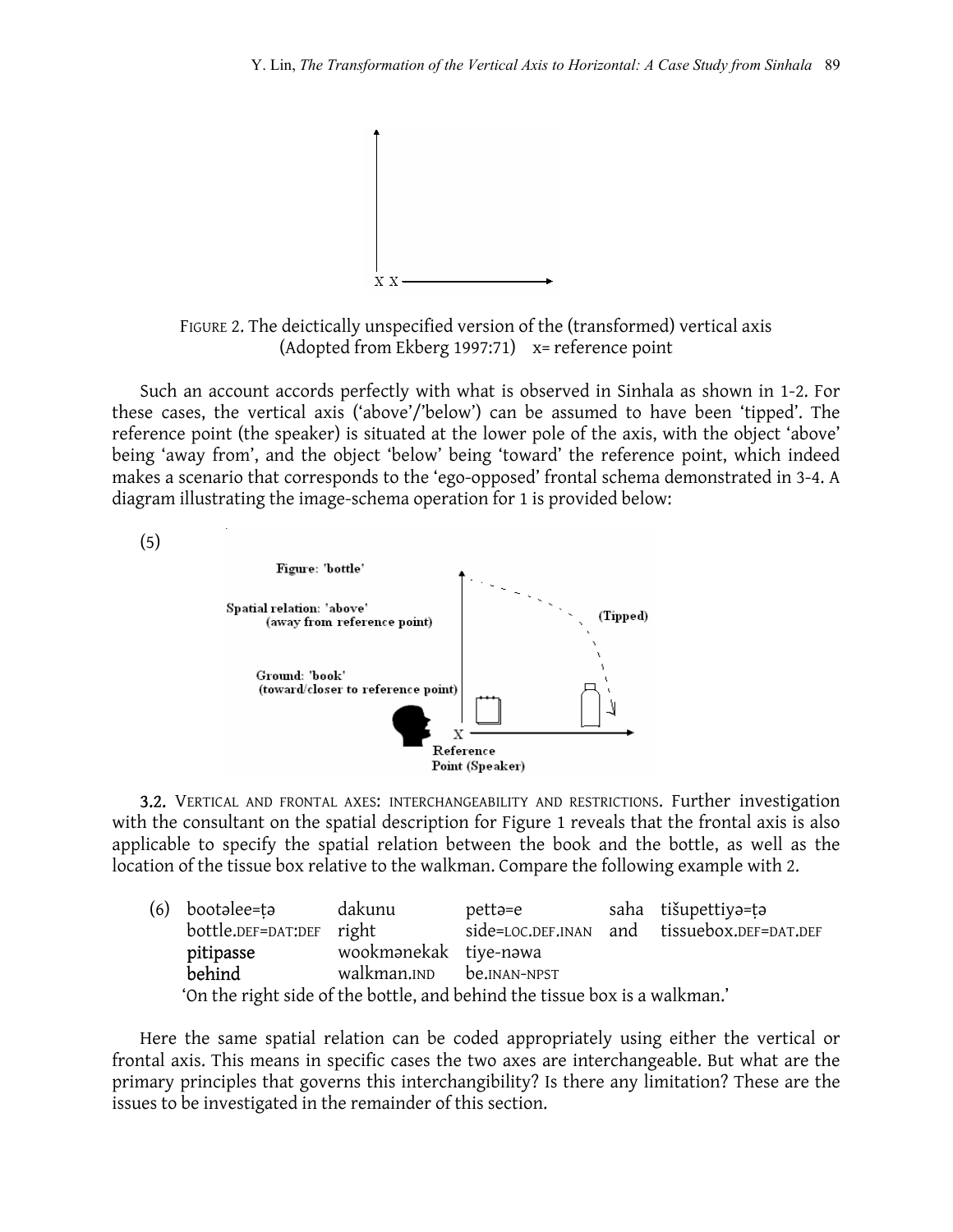There are, as one can image, situations where the vertical axis is the only apt choice. The spatial arrangement of a hat and two books in Figure 3 shows a prototypical situation for the vertical axis, in which the objects are at approximately the same horizontal coordinate, but show a significant difference on the gravitational (i.e., vertical) axis:



FIGURE 3.

As shown in the examples below, the spatial relation of the hat and books is characterized by the verticality postpositions *uḍiŋ* 'above' and *yaṭiŋ* 'below', which cannot be replaced by *idiripiṭǝ* 'in front of' and *piṭipasse* 'in back of'.

| (7) toppiya=ta yadin pot tiye-nawa<br>hat.DEF=DAT below book.PL be.INAN-NPST |  |  |
|------------------------------------------------------------------------------|--|--|
| 'There are books below the hat.'                                             |  |  |
| (8) pot walata <b>udin</b> toppiy-ak tiye-nawa                               |  |  |

book.PL DAT.PL above hat-IND be.INAN-NPST 'There is a hat above the book.'

By the same token, there are also situations where the frontal axis is the only apt choice. In the situation illustrated in Figure 4, the consultant is standing at the entrance of the department library, and is describing the spatial arrangement of a table and some bookshelves near the table.



FIGURE 4.

The consultant starts with using left-right axis to locate the table and the first bookshelf:

(9) *meese=ṭǝ dakunu pætte poḍi pot raakǝyak tiye-nǝwa*  table=DAT.DEF right side-LOC small bookshelf=IND be.INAN-NPST 'To the right side of the table, there is a small bookshelf'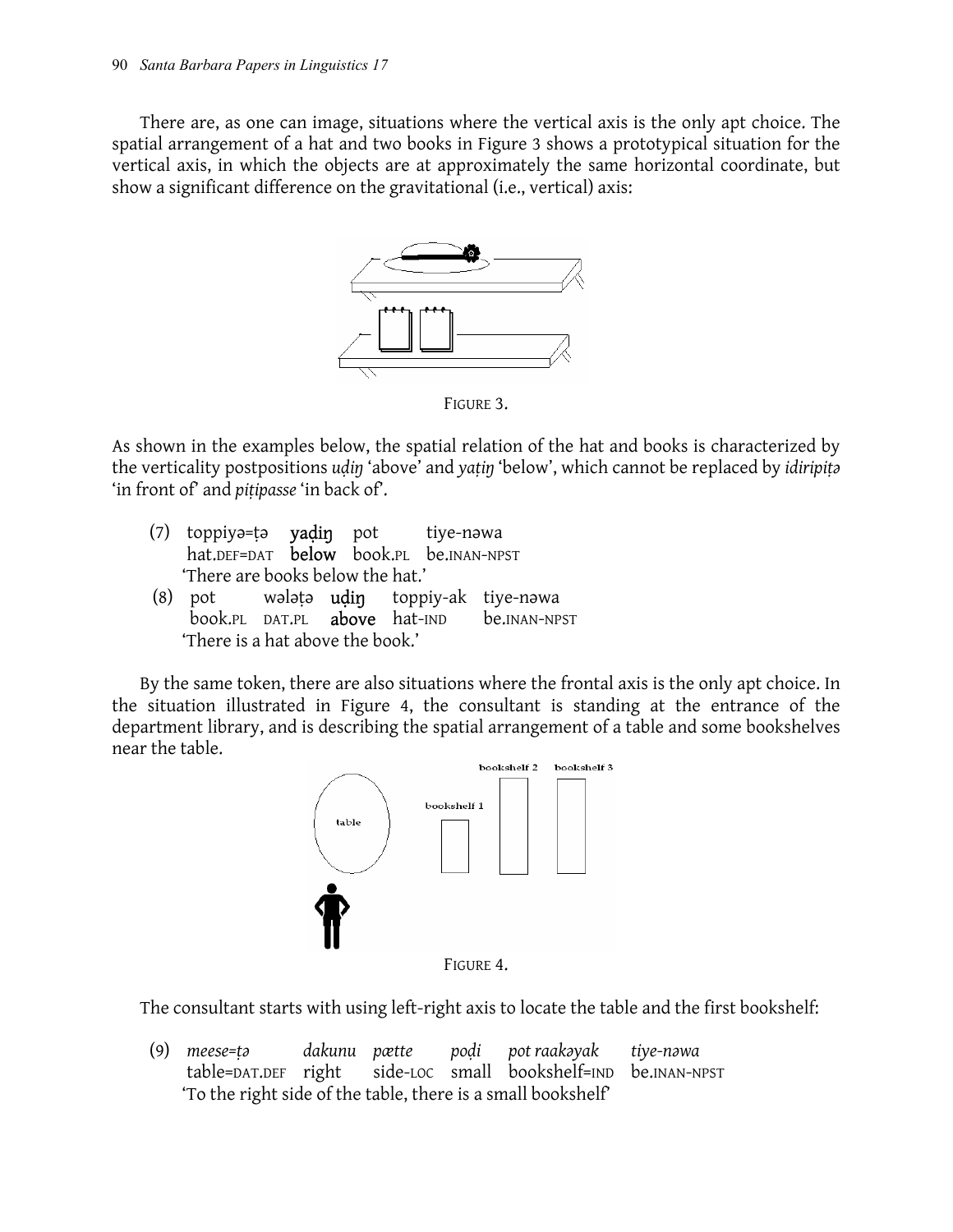But afterwards, the consultant takes the books as the Ground, and switches to the frontal axis to locate bookshelves 2 and 3. What should be noted here is that bookshelves 2 and 3 are taller than the consultant, and for this case the frontal postpositions are not interchangeable with the vertical postpositions.

(10) *ee potraake=ṭǝ pitipasse tawǝ loku potraakek ui eekǝ* that bookshelf=DAT behind other big bookshelf-IND and that *pitipasse tawat loku potraakek-ut tiye-nǝwa*  behind another-also big bookshelf.IND-also be.INAN-NPST 'Behind the bookshelf, there is another big bookshelf also. And behind that, there is also another big bookshelf. '

It seems that the uses of the frontal axis and its interchangeability with the vertical axis are determined and restricted by two primary factors. One is the semantic nature of the frontal axis, and the other is the perspective the speaker adopts in spatial description.

Langacker (1999), in the following quote illuminates the most crucial property that distinguishes the frontal axis from other horizontal axes such as left/right:

Consider the semantic opposition between in front of and in back of… [The diagram for each] profiles the relation involving two focal participants wherein one participant stands in the line of sight… between a viewer and the other participant… In front of takes the far participant as a landmark for purpose of locating the near participant, whereas in back of reverses those roles. (Langacker 1999:8)

Thus, for both 6 and 10, it is reasonable to say that the frontal axis is applied because both focal participants (the Figure and the Ground) and the speaker can be considered to be standing on the same line, with the 'front' one to stand in the line of sight between the speaker and the 'back' one. In fact, the spatial relation and objects described in 10 even highlights one of the frontal axis's properties that involves 'the line of sight', as bookshelf 2 are taller and bigger in size than the consultant, thus visually blocks the bookshelf (bookshelf 3) behind it from the speaker.

Perspective, on the other hand, has to do with the position from which things are viewed (Langacker 1983:123). In spatial descriptions, perspectives speakers can take are primarily categorized into two kinds. Here I would like to follow Taylor and Tversky (1996) in naming them respectively ROUTE PERSPECTIVE, in which landmarks are described with respect to a viewer moving through or situated right within the depicted space; and SURVEY PERSPECTIVE, wherein landmarks are described with respect to each other as if viewed from above. It is easy to see why the image-schema operation (Vertical  $\rightarrow$  Horizontal) is only applicable when the speaker adopts survey perspective. For one thing, being in this perspective, the speaker can profile arrangement using the canonical vertical view of a map, taking objects near the reference point (the speaker) as being below, and objects further away as being above.

Nonetheless, if the size and height of a focal participant create a visual blockage between the reference point (the speaker) and the other focal participant, the survey view cannot be activated since the speaker cannot have an overall view of the object arrangement. That is to say, once a focal participant blocks the view of the reference point to the other focal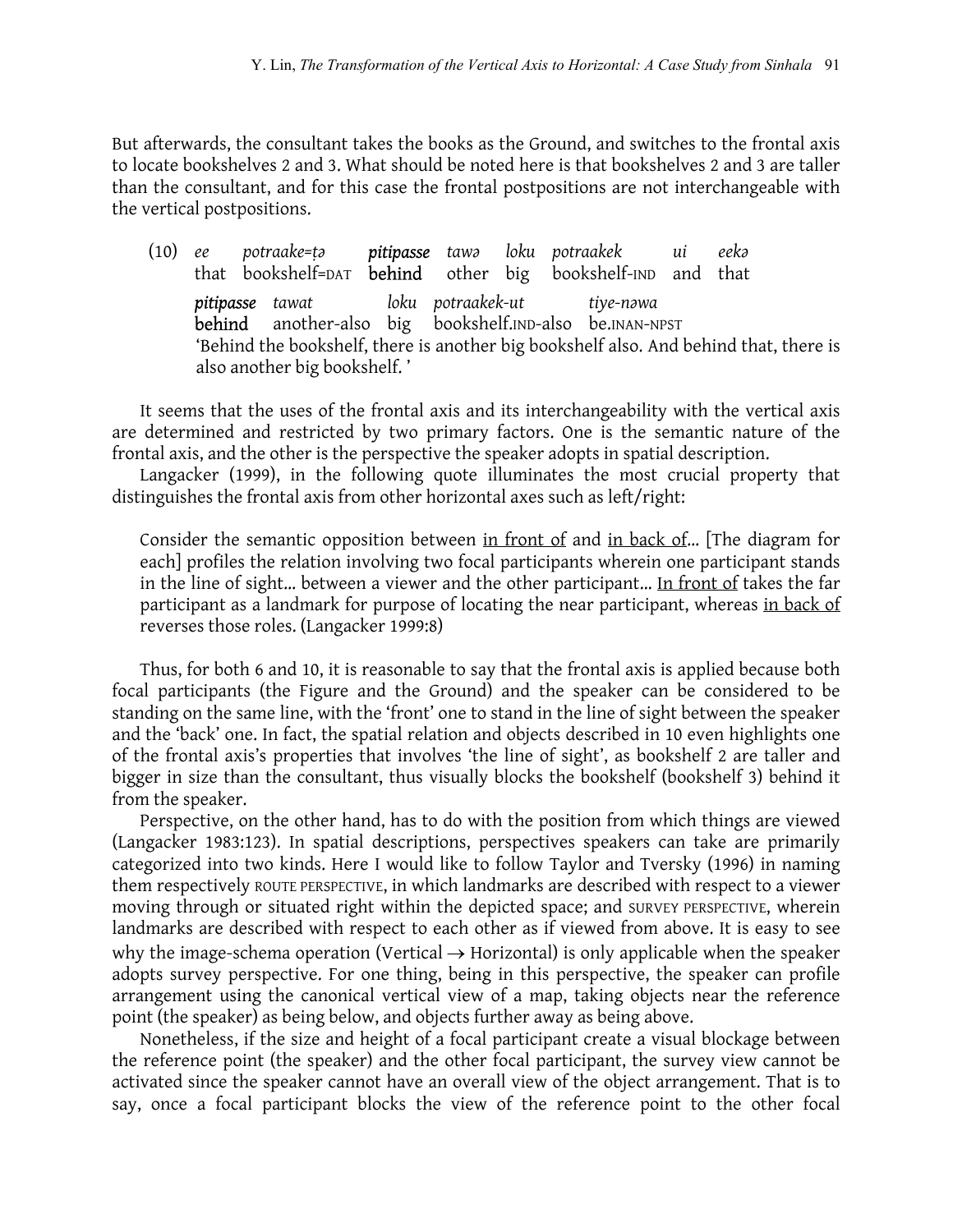participant, the switching from route perspective to survey perspective is inhibited, and in turn the transformation from vertical to horizontal is also blocked.

An attestation to this hypothesis involving perspective, schematic transformation and the semantic nature of the frontal axis came about in the results of another mini-project. In the beginning of the project, the consultant was asked to describe the spatial setting of the buildings shown in a fraction of a campus map. Again, here we have a situation in which the vertical and frontal axes are interchangeable, as survey perspective is a very natural choice, and schematic manipulation (Vertical  $\rightarrow$  Horizontal) is thus possible.



FIGURE 5.

- (11) *kembelhol wǝlǝṭǝ yaṭiŋ/idiripiṭi elisǝnhol tiye-nǝwa*  Campbell.Hall DAT.PL below/in.front.of Ellison.Hall be.INAN-NPST 'Below Campbell Hall is Ellison Hall.'
- (12) bjukǝnǝhol wǝlǝțǝ **udiŋ/piṭipasse** we-nnǝ felpshol tiye-nǝwa Buchanan.Hall DAT.PL above/in.back.of be-INF Phelps.Hall be.INAN-NPST 'Towards the top of Buchanan Hall is Phelps Hall.'

Then, the consultant was asked to imagine that he is standing right in front of Ellison Hall, and is asked to tell where Campbell Hall is with respect to Ellison Hall. Not surprisingly, the frontal axis is the only apt choice, for Ellison Hall can block the speaker's view to Campbell Hall. The speaker cannot have an overall view of the environment where he is situated, thus can only stick to route perspective to locate the Figure (Campbell Hall).

|  | (13) kembəlhol tiyenn-e elisonhol wələtə <b>pitipasse</b> |  |  |  |
|--|-----------------------------------------------------------|--|--|--|
|  | Campbell.Hall be.INAN-FOC Ellison.Hall DAT.PL behind      |  |  |  |
|  |                                                           |  |  |  |

4. CONCLUSION. This paper accounts and analyzes a case in which Sinhala can use verticality terms to code horizontal (i.e. frontal) relation in spatial descriptions. The analysis is, on the one hand, based on the image-schema operation (Principle A: Vertical  $\rightarrow$  Horizontal) proposed by Ekberg (1997). In light of such an operation, one can explain why 'in back of' can correspond to 'above', and 'in front of' can correspond to 'below', given that the reference point should be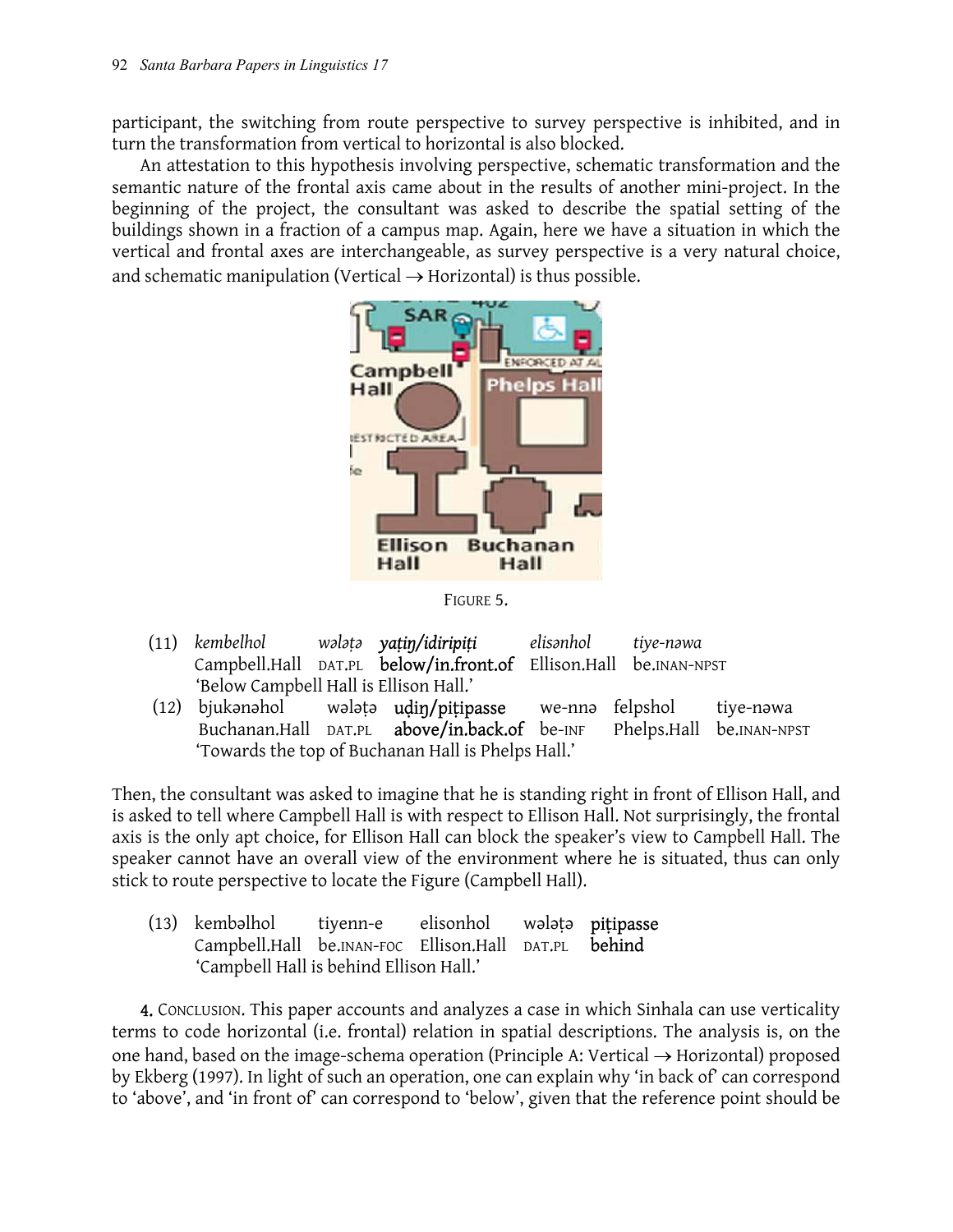at the ground level of a vertical axis directed upward, and being in the back is further away from the reference point than being in the front.

In explaining why human beings would prefer a vertical expression over a non-vertical one when the spatial relation in point is non-vertical, Ekberg (1999), based on evidence on language acquisition and human cognition, proposed that it is because the vertical axis is more natural, more salient, and thus easier to perceive. The facts observed in Sinhala, however, do not seem to go with this explanation. Rather, it could be the speaker's switching from route perspective to survey perspective that triggers him to adopt the canonical vertical view of a map, and in turn makes the schematic operation (Vertical Horizontal) possible. In other words, it seems in Sinhala the uses of and interchangeability between the vertical and frontal axes are determined by the semantic nature of the frontal relation, the perspective taken in depiction, as well as the applicability of the image-schema operation with respect to the adopted perspective.

## **REFERENCES**

- BROWN, PENELOPE, and STEPHEN C. LEVINSON. 2000. Frames of spatial reference and their acquisition in Tenejapan Tzeltal. *Culture, thought, and development*, ed. by L. Nucci, G. Saxe, and E. Turiel, 167-97. Mahwah, NJ: Erlbaum.
- CIENKI, ALAN. 1995. Properties of image schemas as a category/Properties of categories of image schemas. *Lexical and syntactical constructions and the construction of meaning: Proceeding of the bi-annual ICLA meeting in Albuquerque, July 1995*, ed. by Marjolijin Verspoor, Kee Dong Lee and Eve Sweetser, 69-88. Amsterdam and Philadelphia: Benjamins.
- EKBERG, LENA. 1997. The mental manipulation of the vertical axis: how to go from "up" to "out", or from "above" to "behind". *Lexical and syntactical constructions and the construction of meaning: Proceeding of the bi-annual ICLA meeting in Albuquerque, July 1995*, ed. by Marjolijin Verspoor, Kee Dong Lee and Eve Sweetser, 69-88. Amsterdam, Philadelphia: Benjamins.
- FILLMORE, CHARLES J. 1982. Towards a descriptive framework for spatial deixis. *Speech, place and action*, ed. by Robert J. Jarvella and Wolfgang Klein, 31-59. New York: John Wiley & Sons Ltd.
- HAYWARD, WILLIAM G, and MICHAEL J. TARR. 1995. Spatial language and spatial representation. *Cognition* 55.1.39-84.
- HILL, CLIFFORD A. 1975. Variation in the use of 'front' and 'back' by bilingual speakers. *Proceedings of the first annual meeting of the Berkeley Linguistic Society*, ed. by C. Cogen, H. Thompson and J. Wright. Berkeley: University of California.
- JOHNSON, MARK. 1987. *The Body in the Mind: The Bodily Basis of meaning, Imagination, and Reason*. Chicago and London: The University of Chicago Press.
- LAKOFF, GEORGE, and MARK JOHNSON. 1980. *Metaphors we live by*. Chicago and London: The University of Chicago press.
- LANGACKER, RONALD W. 1987. *Foundations of cognitive Grammar. Vol. 1. Theoretical prerequisites*. Stanford, CA: Stanford University Press.
- LANGACKER, RONALD W. 1991. *Concept, image, and symbol. The cognitive basis of grammar*. Berlin: Mouton de Gruyter.
- LANGACKER, RONALD W. 1999. *Grammar and conceptualization*. Berlin: Mouton de Gruyter.
- LEVINSON, STEPHEN C. 1991. Relativity in spatial conception and description. *Rethinking linguistic relativity*, ed. by John J. Gumperz and Stephen C. Levinson, 177-202. Cambridge: Cambridge University Press.